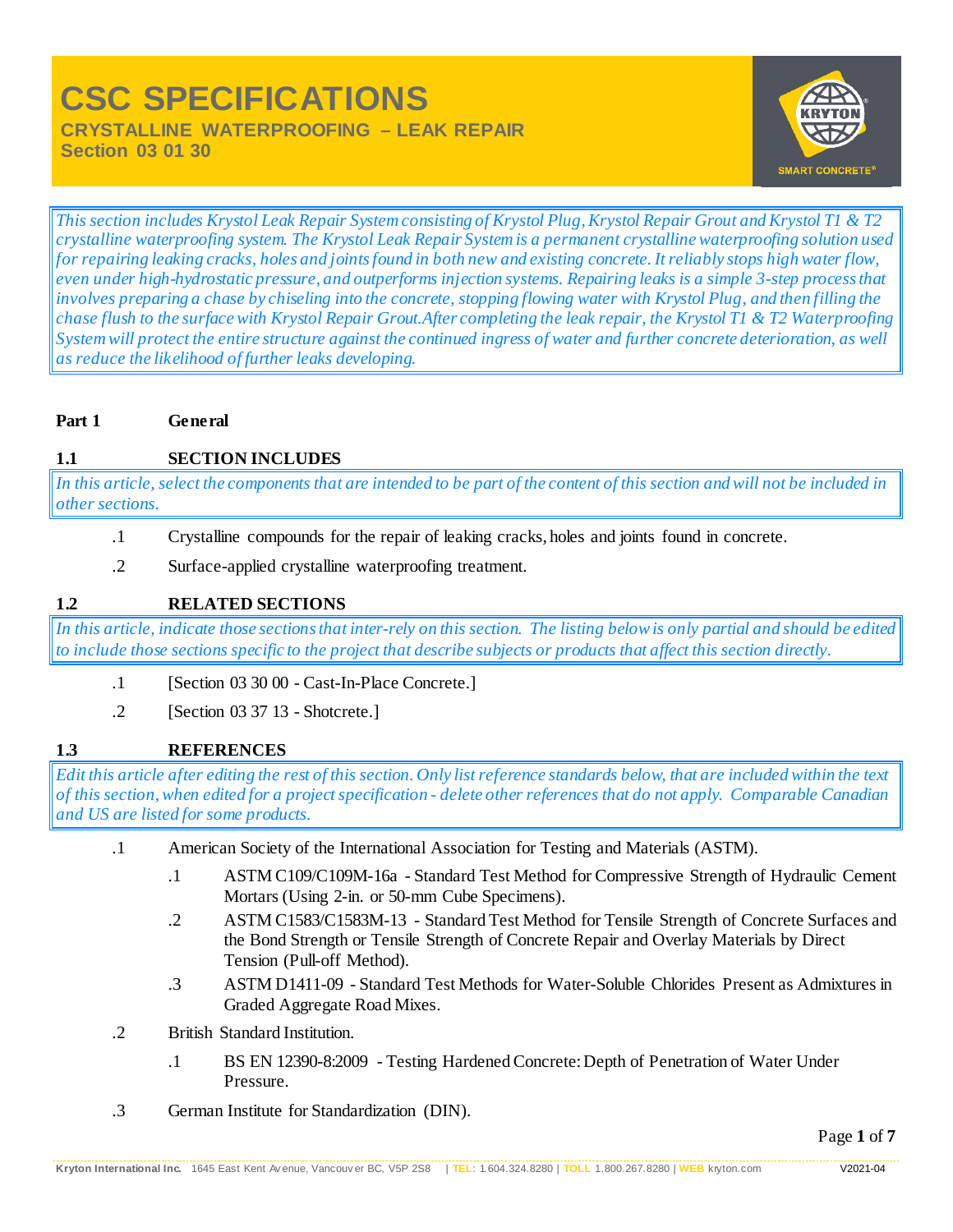03 01 30 CRYSTALLINE WATERPROOFING – LEAK REPAIR

- .1 DIN 1048 Part 5, Testing Concrete: Testing of Hardened Concrete Water Permeability.
- .4 NSF International.
	- .1 NSF/ANSI Standard 61 Drinking Water System Components, Health Effects.
- .5 U.S. Army Corps of Engineers (USACE).
	- .1 CRD C48-92 Standard Test Method for Water Permeability of Concrete.

# **1.4 PERFORMANCE REQUIREMENTS**

*Edit this article carefully; restrict statements to identify assembly or system performance requirements or function criteria only. Delete paragraphs not appropriate to the project. Performance specifying permits system manufacturers the latitude to adjust or redesign proprietary systems to achieve requirements specified in this section.*

- .1 Permeability:
	- .1 When tested to BS EN 12390-8 or DIN 1048-5 at 0.5 MPa (72.5 psi) for 72 hours, permeability of treated concrete will be reduced by 51% over untreated concrete. Treated samples were cured for 28 days and treatment was mechanically removed from samples prior to testing.
	- .2 Passes USACE CRD C48 when tested at 1.38 MPa (200 psi) for 14 days. Permeability of treated concrete will be reduced by 90% over untreated concrete.
	- .3 When tested versus untreated sample to DIN 1048-5 and following 28 day curing period, depth of water penetration shall be reduced by 75%.
- .2 Self-Sealing: Autogenous crack sealing of treated concrete for cracks with width of 0.5mm (0.02 inches) or greater when subjected to hydrostatic pressure of 0.44 MPa (65 psi).
- .3 Chloride Resistance: When tested to ASTM D1411, the waterproofing treatment shall improve concrete resistance to chlorides below limits require by ACI 222R and demonstrate chloride ion reduction of 84% at 15 mm penetration depth and 83% at 10 mm penetration depth; performance shall be verified by independent testing. Treated samples were cured for 28 days and treatment was mechanically removed from samples prior to testing.
- .4 Sulfate Resistance: The waterproofing treatment shall improve concrete resistance to sulfates by reducing permeability without affecting compressive strength; performance shall be verified by independent testing.
- .5 Potable Water Containment: Products of this Section shall be certified to NSF/ANSI Standard 61 for use with potable water.

#### **1.5 ADMINISTRATIVE REQUIREMENTS**

- .1 Section [01 31 00]: Project management and coordination procedures.
- .2 Pre-Installation Conference:
	- .1 A meeting shall be held prior to commencing work of this section with the Contractor, installer, and Owner's testing agency and the Consultant [and waterproofing manufacturer's representative] in attendance to verify and review the following:
		- .1 Project requirements for waterproofing as set out in Contract Documents.
		- .2 Manufacturer's product data.
		- .3 Applicable application instructions which focuses on this project's specific requirements.
		- .4 Substrate conditions and procedures for substrate preparation and waterproofing installation.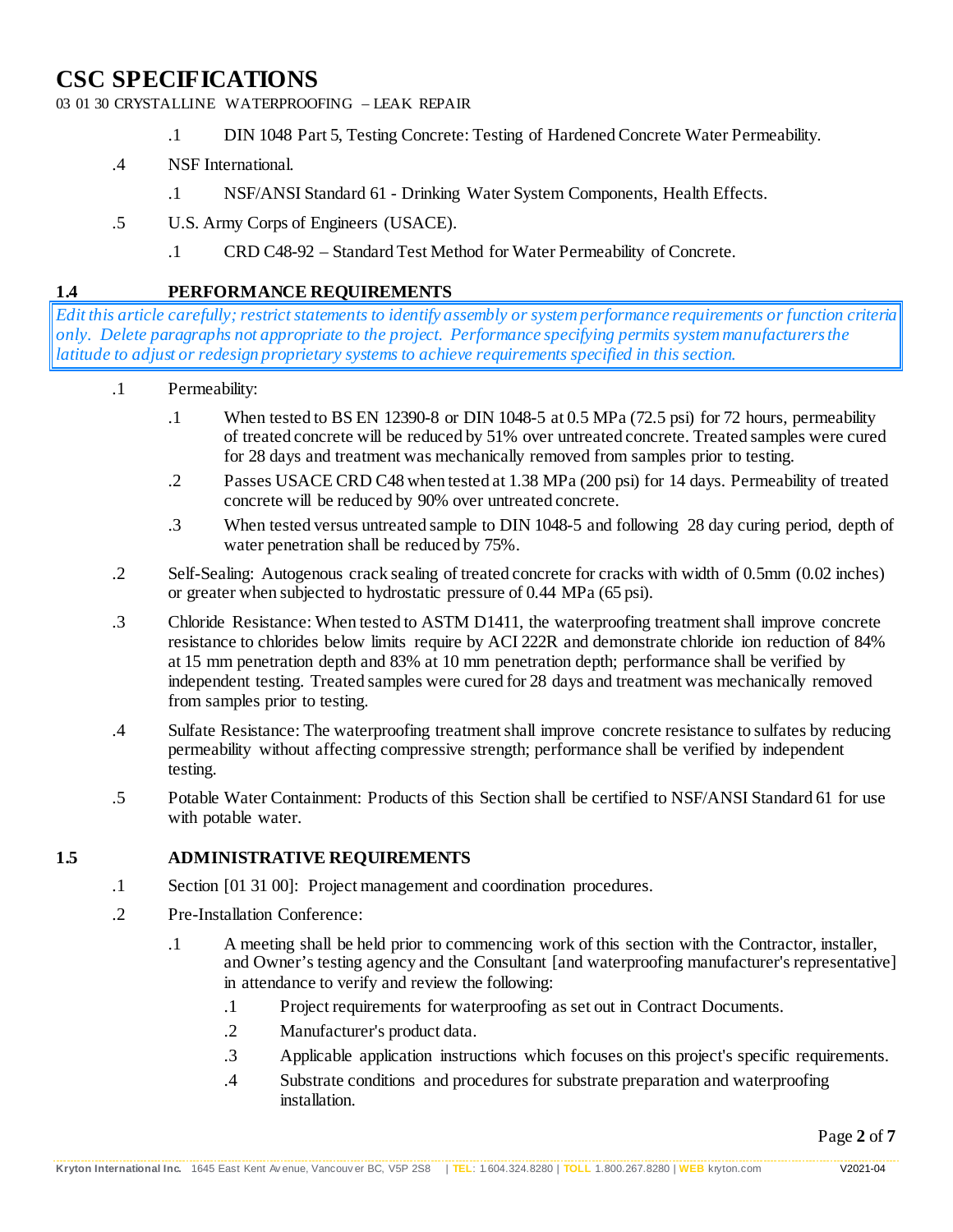03 01 30 CRYSTALLINE WATERPROOFING – LEAK REPAIR

#### **1.6 SUBMITTALS FOR REVIEW**

- .1 Section [01 33 00]: Submission procedures.
- .2 Product Data: Manufacturer's product data and general recommendations for leak repair and waterproofing applications.
- .3 Independent Test Reports: Provide reports certifying compliance of leak repair and waterproofing products with specified performance requirements.

#### **1.7 SUBMITTALS FOR INFORMATION**

*The following submittals are for information only.*

- .1 Section [01 33 00]: Submission procedures.
- .2 Installation Data: Manufacturer's special installation requirements.
- .3 Qualification Statements:
	- .1 Written notice from installer confirming project experience.

#### **1.8 CLOSEOUT SUBMITTALS**

*The following submittals are for project close-out purposes.*

- .1 Section [01 78 10]: Submission procedures.
- .2 Warranty Documents: Manufacturer's warranty documentation for specified coverage executed in the Owner's name.

#### **1.9 QUALITY ASSURANCE**

- .1 Source Quality Control: Obtain all waterproofing products from a single manufacturer including construction joint details and leak repair products.
- .2 Manufacturer:
	- .1 Company specializing in manufacturing the Products specified in this section with minimum [twenty-five (25)] years [documented] experience.
- .3 Installer:
	- .1 Company specializing in performing the work of this section with minimum [three (3)] years documented experience.

#### **1.10 DELIVERY, STORAGE, AND PROTECTION**

- .1 Section [01 61 00]: Transport, handle, store, and protect products.
- .2 Deliver packaged waterproofing materials in original undamaged containers, with manufacturer's labels and seals intact.
- .3 Store materials in dry environment in accordance with manufacturer's instructions.
- .4 Do not use materials stored for more than twenty-four (24) months from date of manufacture.

#### **1.11 SITE CONDITIONS**

.1 Application should not be made when the surface temperature is below 4ºC (40ºF).

#### **1.12 WARRANTY**

.1 Section [01 78 10]: Warranties.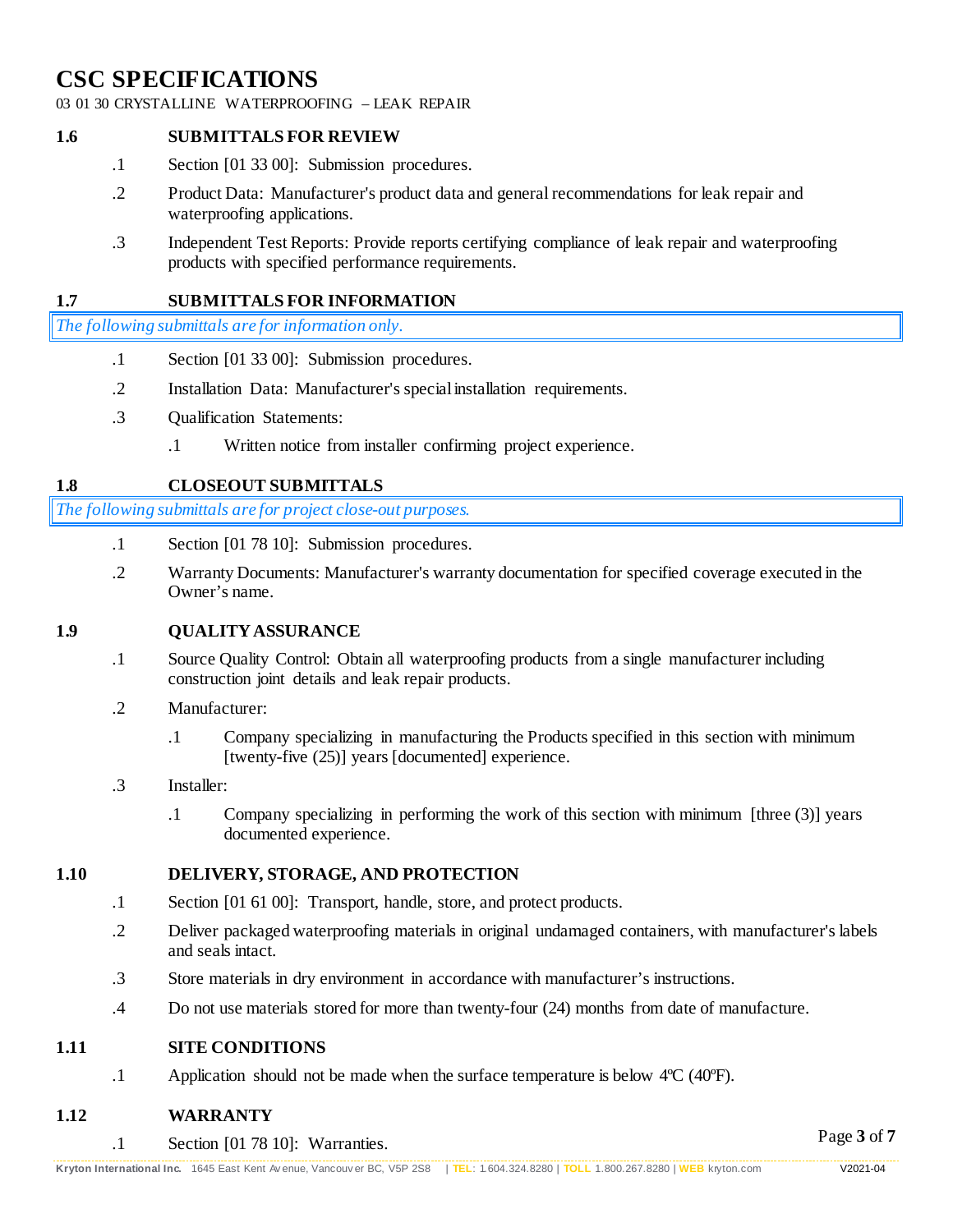# 03 01 30 CRYSTALLINE WATERPROOFING – LEAK REPAIR

.2 Manufacturer's Warranty: Provide warranty limited to waterproofing materials for a period of [ten (10)] years from date of Substantial Performance of the Work.

*The following extended warranty will add cost to the Project. Consider extended warranty when the project requirements cause considerable interruptions to Owner's operations, ex. Shutdown of a liquid storage structure that limits production and subsequently, revenue. Consult with Owner.*

.3 [Extended Warranty: Provide a [five (5)] year warranty to include coverage for failure to meet specified requirements, including defects caused by faulty workmanship.]

#### **Part 2 Products**

# **2.1 MANUFACTURER**

- .1 Manufacturer Basis of Design:
	- .1 Kryton International Inc. Toll Free: 1.800.267.8280 E-mail: info@kryton.com Website: www.kryton.com
- .2 Substitutions: Not permitted.

# **2.2 MATERIALS**

- .1 Water Stop Plug: Fast-setting, dry powdered, hydraulic cement compound for concrete leak repair and patching.
	- .1 Working Time (20°C/ 68°F, 50% RH): 1 minute.
	- .2 Hardening Time (20°C/ 68°F, 50% RH): 2 minutes
	- .3 Performance Properties:
		- .1 Compressive strength (ASTM C109): 50 MPa (7250 psi) @ 7 days
	- .4 Acceptable Product: Krystol Plug.
- .2 Crystalline Repair Grout: Fast-setting, dry powdered, non-shrink, fiber reinforced, crystalline waterproof cement compound for concrete leak repair and patching.
	- .1 Working Time  $(20^{\circ}C/68^{\circ}F, 50\% \text{ RH})$ : 30 minutes.
	- .2 Hardening Time (20°C/ 68°F, 50% RH): 60 minutes
	- .3 Performance Properties:
		- .1 Hydrostatic head resistance: 140 m (460 ft.)
		- .2 Compressive strength (ASTM C109):
			- .1 16 MPa (2300 psi) @ 1 day
			- .2 38 MPa (5500 psi) @ 3 days
			- .3 45 MPa (6500 psi) @ 7 days
			- .4 49 MPa (7100psi) @ 28 days
			- .5 52 MPa (7500psi) @ 56 days
		- .3 Pull off Strength (ASTM C1583): 2.8 MPA (400 psi).
	- .4 Shape of crystal: The shape of the crystal when observed under 30x magnification will be long and needle shaped allowing them to grow deeper and pack more tightly.
	- .5 Acceptable Product: Krystol Repair Grout.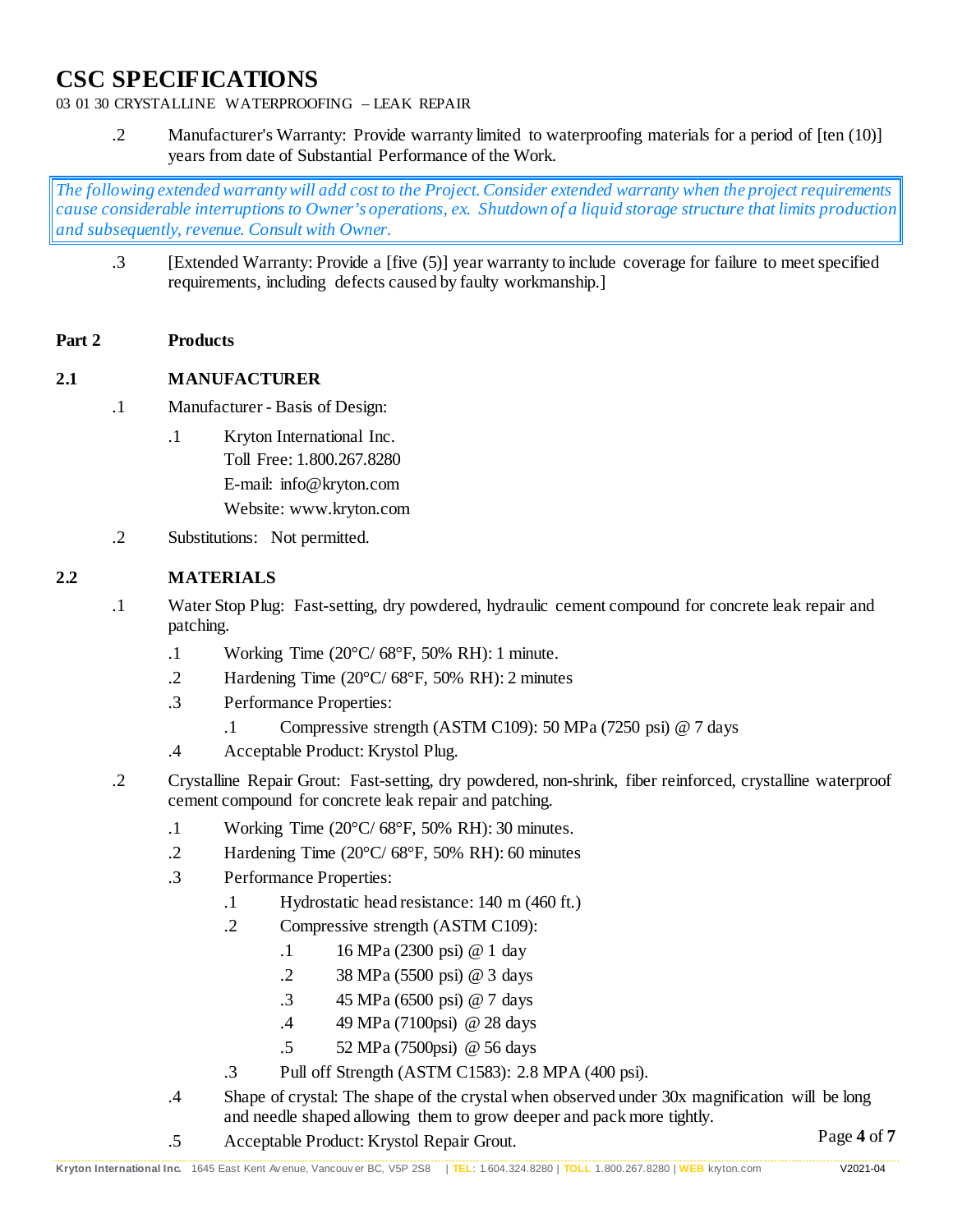03 01 30 CRYSTALLINE WATERPROOFING – LEAK REPAIR

- .3 Crystalline Surface-Applied Waterproofing: dry powder mixed with water.
	- .1 Working Time (20°C/ 68°F, 50% RH): 60 minutes.
	- .2 Performance Properties:
		- .1 Pull off Strength (ASTM C1583): 3.1 MPa (450 psi).
	- .3 Shape of crystal: The shape of the crystal when observed under 30x magnification will be long and needle shaped allowing them to grow deeper and pack more tightly.
	- .4 Acceptable Product: Krystol T1 and T2 Surface Applied Waterproofing System.
- .4 Water: Potable, clean, free from salt.

#### **2.3 MIXES**

- .1 Mix ingredients in clean containers to achieve performance requirements specified.
- .2 Mix only quantities that can be applied before mixture begins to set, in accordance with manufacturer's written recommendations.

#### **Part 3 Execution**

#### **3.1 EXAMINATION**

- .1 Section [01 70 00]: Verify existing conditions before starting work.
- .2 Verify that concrete surfaces are sound and clean.

#### **3.2 PREPARATION**

- .1 Concrete surfaces must be clean and free of paint, sealers, form release agents, curing compounds, dirt, laitance or any other contaminates.
- .2 Provide minimum ICRI CSP 1 surface profile using sandblasting, high pressure water blasting (minimum 3,000 psi), scarifying, shot blasting or other method of mechanical surface preparation to remove loose concrete and surface contaminates.
- .3 Repair leaking cracks or joints in accordance with manufacturer's written instructions and as follows:
	- .1 Chase the length of joints and cracks. Provide rectangular-shaped chase that is 40 mm (1.5 inch) deep x 25 mm (1 inch) wide.
	- .2 Use water stop plug to stop water leakage.
	- .3 Use repair grout to completely fill the chase flush with adjacent surfaces.
- .4 Repair form-tie holes, rock pockets, honeycombing, and other concrete defects in accordance with manufacturer's written instructions and as follows:
	- .1 Rout out defective areas to sound concrete. Leave edges square, do not featheredge.
	- .2 Remove loose material and saturate with water.
	- .3 If defect is actively leaking, install water stop plug to a maximum depth of 1/3 of the defect.
	- .4 Fill defect with repair grout.

# **3.3 APPLICATION - WATERPROOFING**

- .1 Saturate the surface by high pressure water blasting. Remove all standing water so the surface is saturated-surface-dry (SSD) condition.
- Page **5** of **7** .2 Apply crystalline waterproofing uniformly to concrete surfaces to manufacturers written instructions.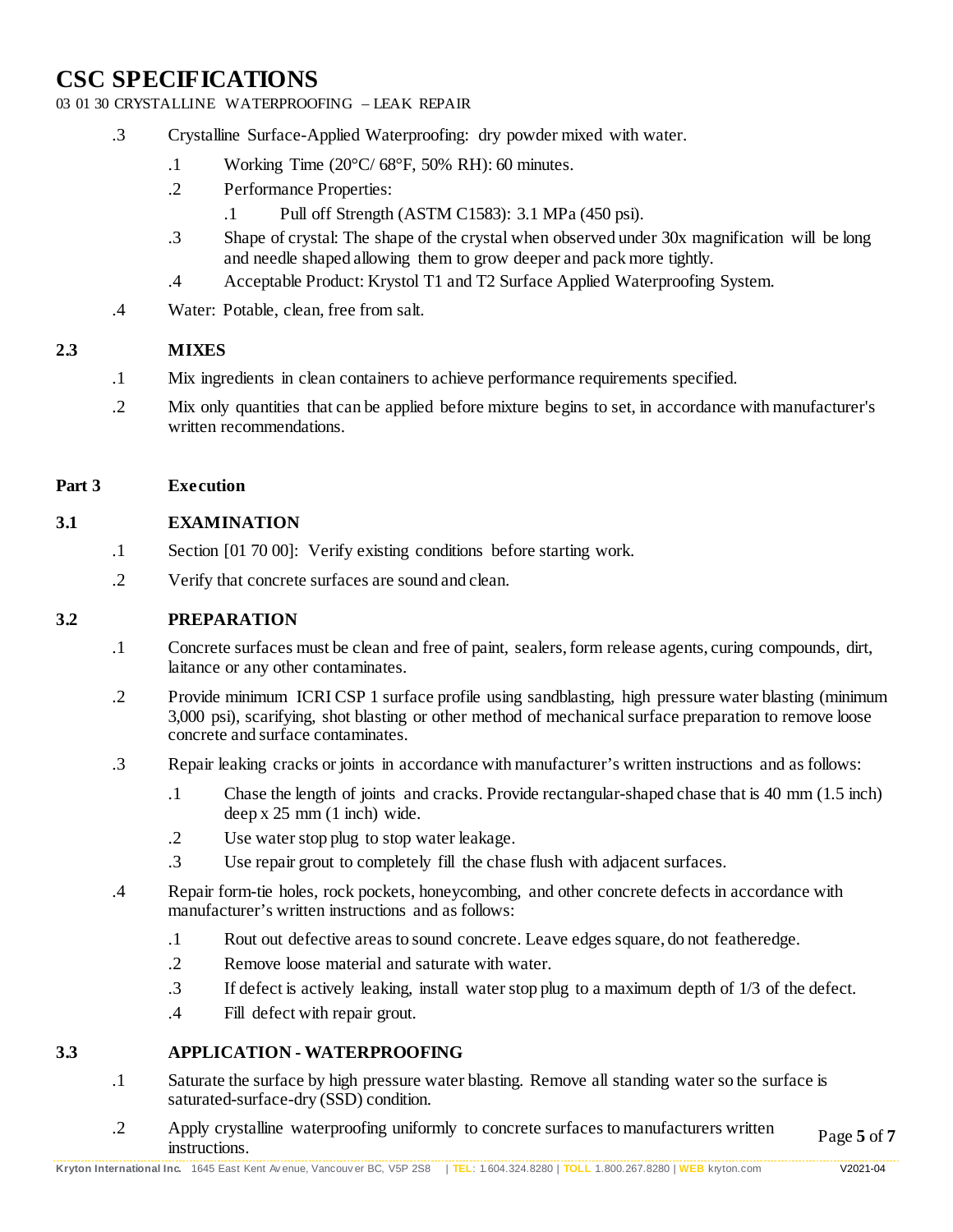#### 03 01 30 CRYSTALLINE WATERPROOFING – LEAK REPAIR

- .3 First Coat of Waterproofing Treatment:
	- .1 Coverage: Apply 0.8 kg/m2 (1.5 lb./sq. yd.).
	- .2 Push coating into any voids in the concrete surface to ensure a good bond.
- .4 Second Coat of Waterproofing Treatment:
	- .1 The second coat can be applied as soon as the first coat has set hard, usually 6-24 hours depending on conditions.
	- .2 Wash and rinse the hardened first coat to remove surface bloom before applying second coat.
	- .3 Some exposed aggregate in the first coat is ideal.
	- .4 Ensure the hardened first coat is damp (SSD).
	- .5 Install second coat by following the same procedure used to install first coat.
- .5 Each coat will be approximately 1 mm to 1.5 mm thick.
- .6 Curing:
	- .1 Wet cure waterproofing treatment for at least three (3) days and in accordance with manufacturer's written instructions.
	- .2 Cover the waterproofing with tarps or plastic to prevent water loss due to evaporation.
	- .3 Wet curing should begin when waterproofing has hardened enough not to be damaged by the application of curing water, usually 6-24 hours depending on conditions.
	- .4 Do not allow water to pool on the surface during the first 24 hours or until the waterproofing is hard.
	- .5 Keep protective coverings in place during the curing period to retain moisture.
	- .6 Protect from frost, rain and traffic for at least 24 hours. Heavy traffic must be avoided during the curing period.

# **3.4 FIELD QUALITY CONTROL**

*Only include this article if special field inspection services are required.*

- .1 Section [01 45 00]: Field [inspection] [and testing].
- .2 Provide free access to Work and cooperate with appointed firm.
- .3 Do not conceal installed waterproofing treatment before review by Consultant [and waterproofing manufacturer's representative].
- .4 If leaks are discovered, verify with manufacturer whether time period for self-sealing properties of the treated concrete has been exceeded. Make repairs as recommended by the manufacturer and repeat test until no leaks are observed.

# **3.5 CLEANING**

*This article is intended to supplement cleaning requirements specified in Division 01 sections. Edit this article to supplement Division 01 statements.*

- .1 Section [01 74 00]: Cleaning installed work.
- .2 Clean spillage and soiling from adjacent surfaces using manufacturer recommended cleaning agents and procedures.

# **3.6 PROTECTION OF FINISHED WORK**

.1 Section [01 78 40]: Protecting installed work.